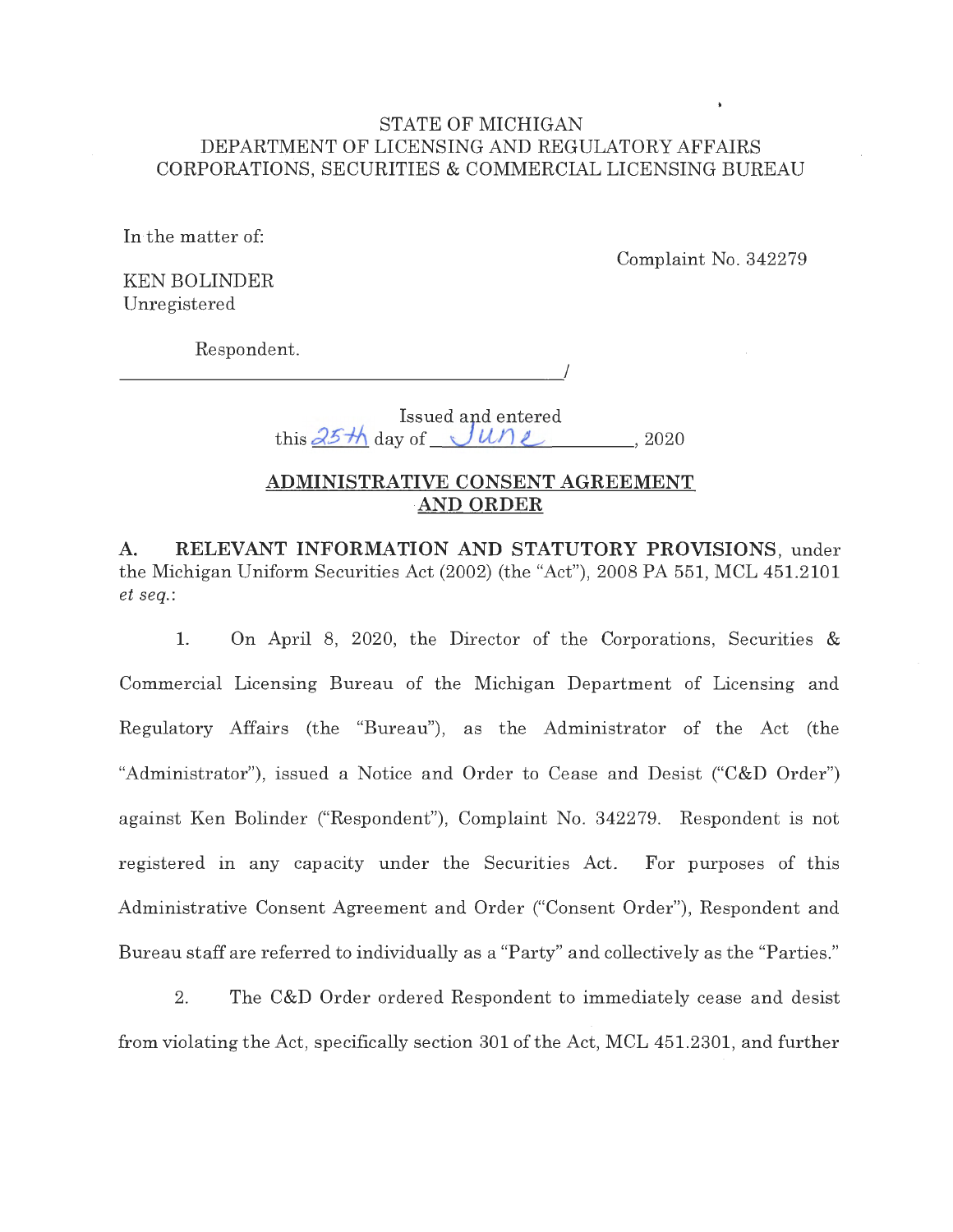notified Respondent that the Administrator intended to impose a civil fine against him in the amount of  $$20,000$  under MCL  $451.2604(4)(a)$ .

3. The C&D Order was immediately effective pursuant to MCL 451.2604(2); however, Respondent, through counsel, timely requested an administrative hearing on the C&D Order under MCL 451.2604(2) and (3) (the "Hearing Request").

4. As a result of negotiations, the Parties agree to and recommend that the Administrator order a settlement of this matter under the terms and conditions set forth in this Consent Order. Respondent had the opportunity to consult with legal counsel throughout the process of resolving the C&D Order through this Consent Order.

## **B. AGREEMENT**

The Parties agree to resolve the C&D Order under the following terms and conditions:

1. Respondent agrees to comply with the Act in connection with all future conduct and activities, including but not limited to ensuring that it is registered or exempt before effecting any further securities transactions in Michigan and ensuring that any securities it offers or sells in Michigan are registered or exempt.

2. Respondent agrees to pay the Bureau a reduced civil fine in the settlement amount of one thousand and 00/100 Dollars (\$1,000.00) (the "Reduced Civil Fine"). Respondent agrees to pay the Reduced Civil Fine within sixty (60) calendar days after the mailing date of this Consent Order, once entered. The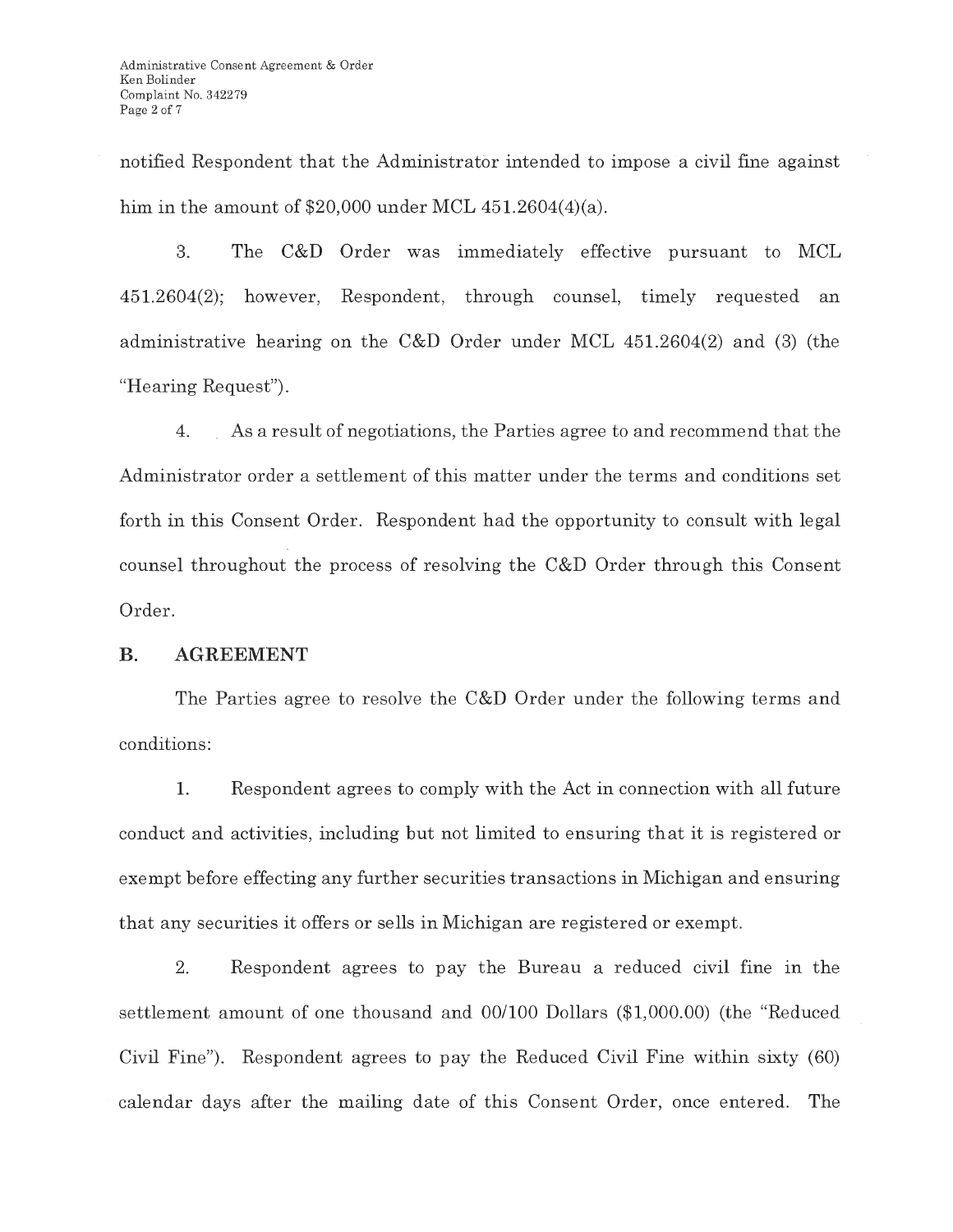Reduced Civil Fine must be paid by cashier's check or money order made payable to the "State of Michigan," contain identifying information (name and "Complaint No. 342279"), and be mailed to the Bureau at the following address:

Corporations, Securities & Commercial Licensing Bureau Securities & Audit Division - Final Order Monitoring P.O. Box 30018 Lansing, MI 48909

If any portion of the Reduced Civil Fine is overdue, the Administrator may refer it to the Michigan Department of Treasury for collection action against Respondent. In addition, and consistent with Paragraph B.13. below, the Administrator reserves the right to take other available legal action to enforce payment of and collect the Reduced Civil Fine.

3. The Bureau will report and publish this Consent Order according to its

current policy, as follows:

• This Consent Order is a public record required to be published and made available to the public, consistent with section 11 of the Michigan Freedom of Information Act, MCL 15.241. The Bureau will publish this Consent Order consistent with its current policy, whereby copies of orders issued under the Act are posted to the Bureau's website and a summary of order content is included in monthly disciplinary action reports separately published on the Bureau's website. Following entry of the attached Order, the Bureau will update the relevant Form U6 with the Central Registration Depository reflecting the Parties' resolution the Disciplinary Order.

4. Notwithstanding the potential application of MCL 451.2412(9), this Consent Order expressly preserves the Bureau's and Administrator's ability to rely on and assert, in any future proceeding under the Act, all activities, conduct, and alleged Act violations by Respondent contained in or relating to the C&D Order.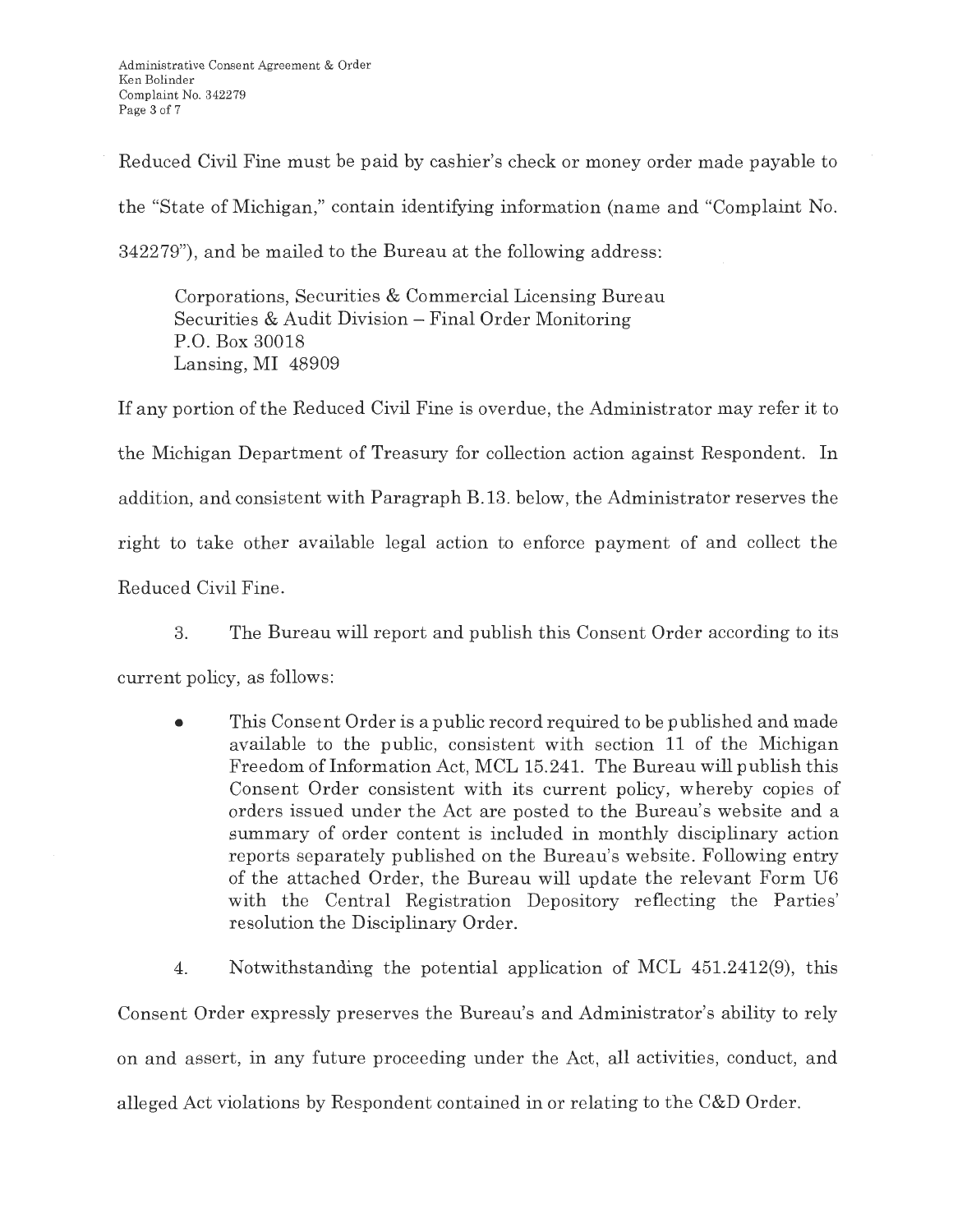5. Respondent neither admits nor denies the allegations in the C&D Order or any wrongdoing in connection with this matter, and consents to entry of this Consent Order only for the purpose of resolving the C&D Order in an expeditious fashion that avoids the time and expense associated with an administrative proceeding on the Hearing Request and any appeals therefrom.

6. The Parties agree that this Consent Order resolves only Respondent's activities, conduct, and alleged Act violations contained in the C&D Order, but it does not address or resolve any other activities, conduct, or potential Act violations engaged in by Respondent not expressly contained in the C&D Order or occurring after the date this Consent Order is entered.

7. Respondent agrees that, effective upon entry of this Consent Order, his Hearing Request is automatically revoked without further action by the Parties.

8. Respondent agrees to cooperate with the Bureau and comply with any reasonable investigative demands made by the Bureau in the future for purposes of ensuring compliance with this Consent Order or the Act.

9. Respondent acknowledges and agrees that: (a) the Administrator has jurisdiction and authority to enter this Consent Order; (b) the Administrator may enter this Consent Order without any further notice to Respondent; and (c) upon entry of this Consent Order, it is final and binding, and Respondent waives any right to a hearing or appeal of this Consent Order and the C&D Order under the Act, the rules promulgated under the Act or the predecessor Act, the Administrative Procedures Act of 1969, 1969 PA 306, MCL 24.201 *et seq.,* or other applicable law.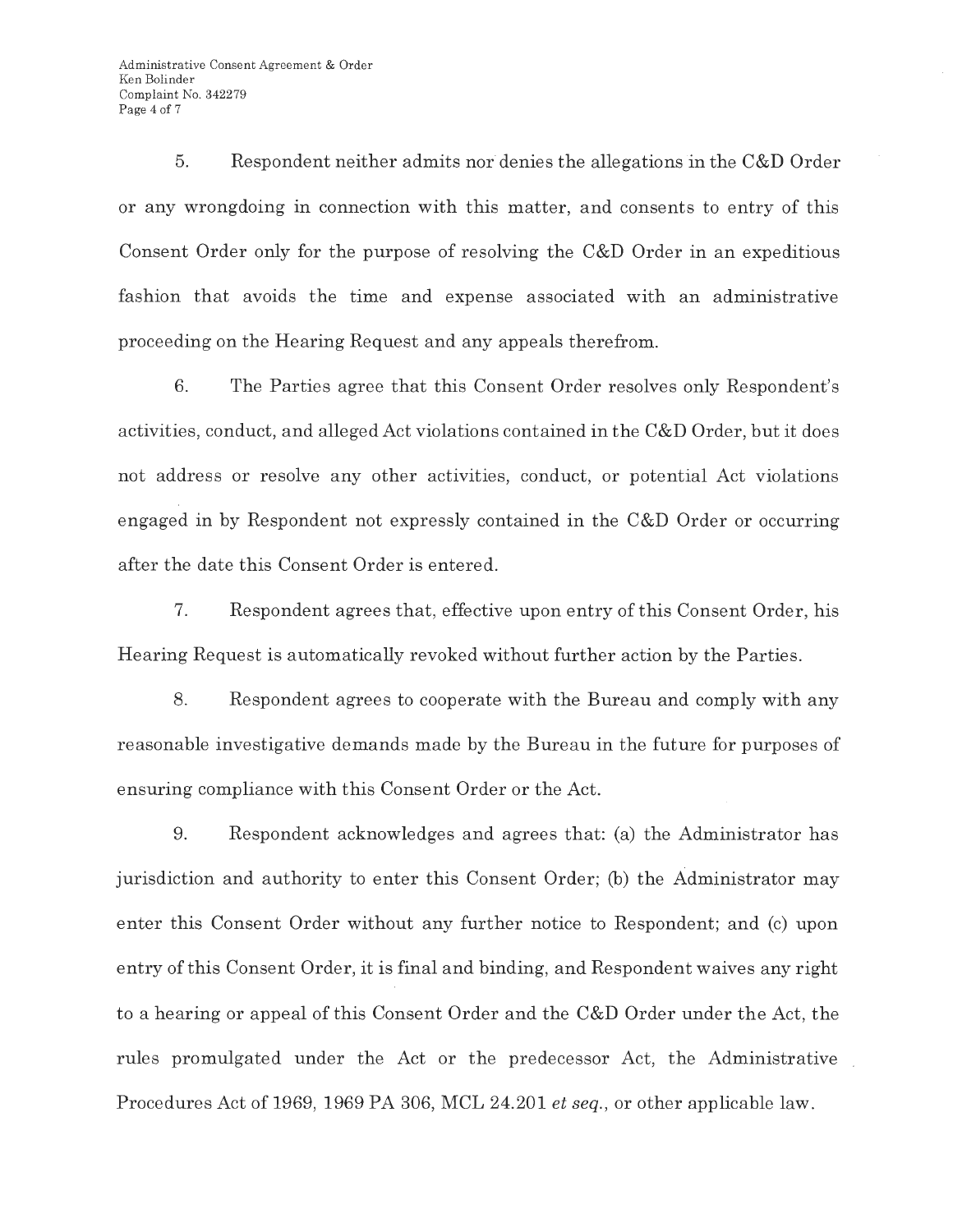Administrative Consent Agreement & Order Ken Bolinder Complaint No. 342279 Page 5 of 7

10. The Parties understand and agree that this Consent Order will be presented to the Administrator for her final approval as evidenced by its entry, and that the Administrator may, in her sole discretion, decide to accept or reject this Consent Order. If the Administrator accepts this Consent Order by entering it, this Consent Order becomes fully effective and binding in accordance with Paragraph B.9. above. If the Administrator rejects this Consent Order by refusing to enter it, the Parties waive any objection to submitting the Hearing Request for adjudication through a formal administrative proceeding and the Administrator remaining the final decisionmaker at the conclusion of that proceeding.

11. The Parties acknowledge and agree that this Consent Order contains the entire understanding of the Parties and supersedes and forever terminates all prior and contemporaneous representations, promises, agreements, understandings, and negotiations, whether oral or written, with respect to its subject matter. The Parties further agree that this Consent Order may only be amended, modified, or supplemented by a duly executed writing signed by each Party and approved by Order of the Administrator.

12. The Parties acknowledge and represent that: (a) each Party has read this Consent Order in its entirety and fully understands all of its terms, conditions, ramifications, and consequences; (b) each Party unconditionally consents to the terms of this Consent Order; (c) each Party has consulted with or had ample opportunity to consult with legal counsel of his, her, or its choosing prior to executing this Consent Order; (d) each Party has freely and voluntarily signed this Consent Order; and (e)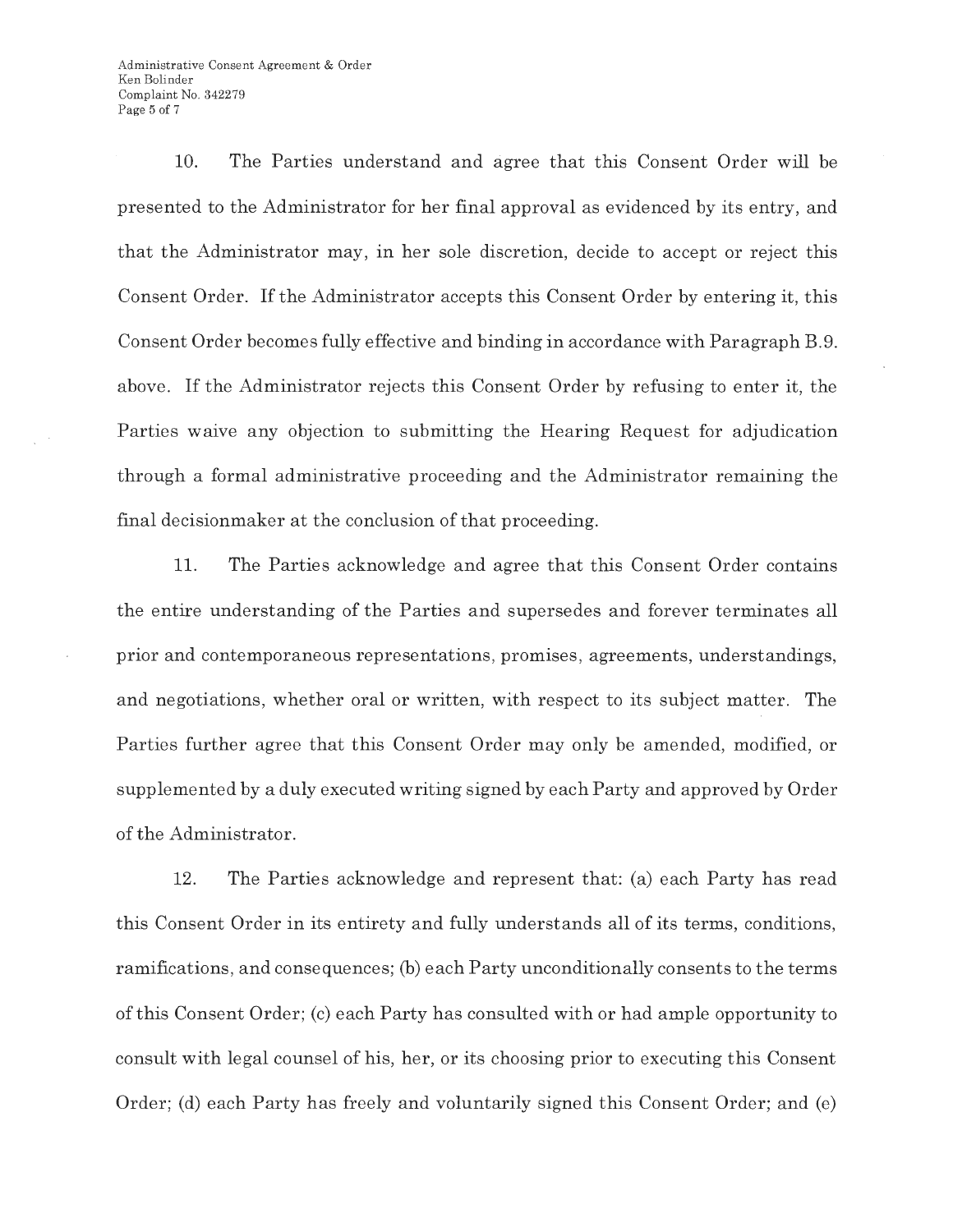the consideration received by each Party as described in this Consent Order is adequate.

13. The Parties acknowledge and agree that the Administrator retains the right to pursue any action or proceeding permitted by law to enforce the provisions of this Consent Order.

14. The Parties agree that facsimile or electronically-transmitted signatures may be submitted in connection with this Consent Order and are binding on that Party to the same extent as an original signature.

[This space intentionally left blank]

Through their signatures, the Parties agree to the above terms and

conditions.

Signed: 1 Sen 15 Contract Dated: 6 - 18 - 2020

*I Ken* Bolinder

,

Approved by:

Signed: <u>Limpthy L. Jeague</u>

Dated: 6/18/20

Securities & Audit Division Director Corporations, Securities & Commercial Licensing Bureau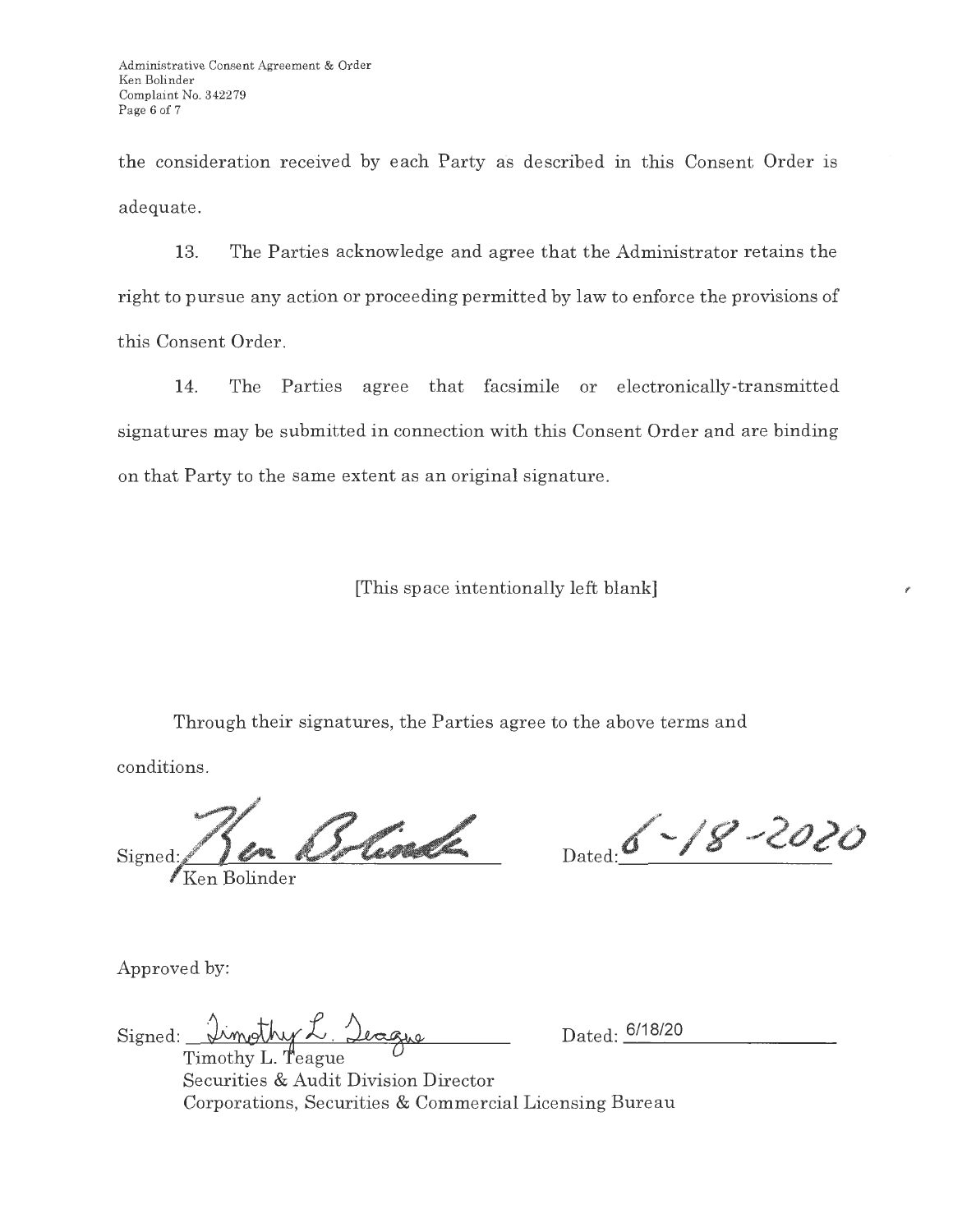Administrative Consent Agreement & Order Ken Bolinder Complaint No. 342279 Page 7 of 7

# **C. ORDER**

The Administrator NOW, THEREFORE, ORDERS:

THE TERMS AND CONDITIONS IN THE FOREGOING FULLY EXECUTED CONSENT AGREEMENT ARE INCORPORATED BY REFERENCE AND MADE BINDING AND EFFECTIVE THROUGH THIS CONSENT ORDER.

 $By:$   $\frac{\sqrt{2}}{\text{Linda Clegg}}$ 

Administrator and Director Corporations, Securities & Commercial Licensing Bureau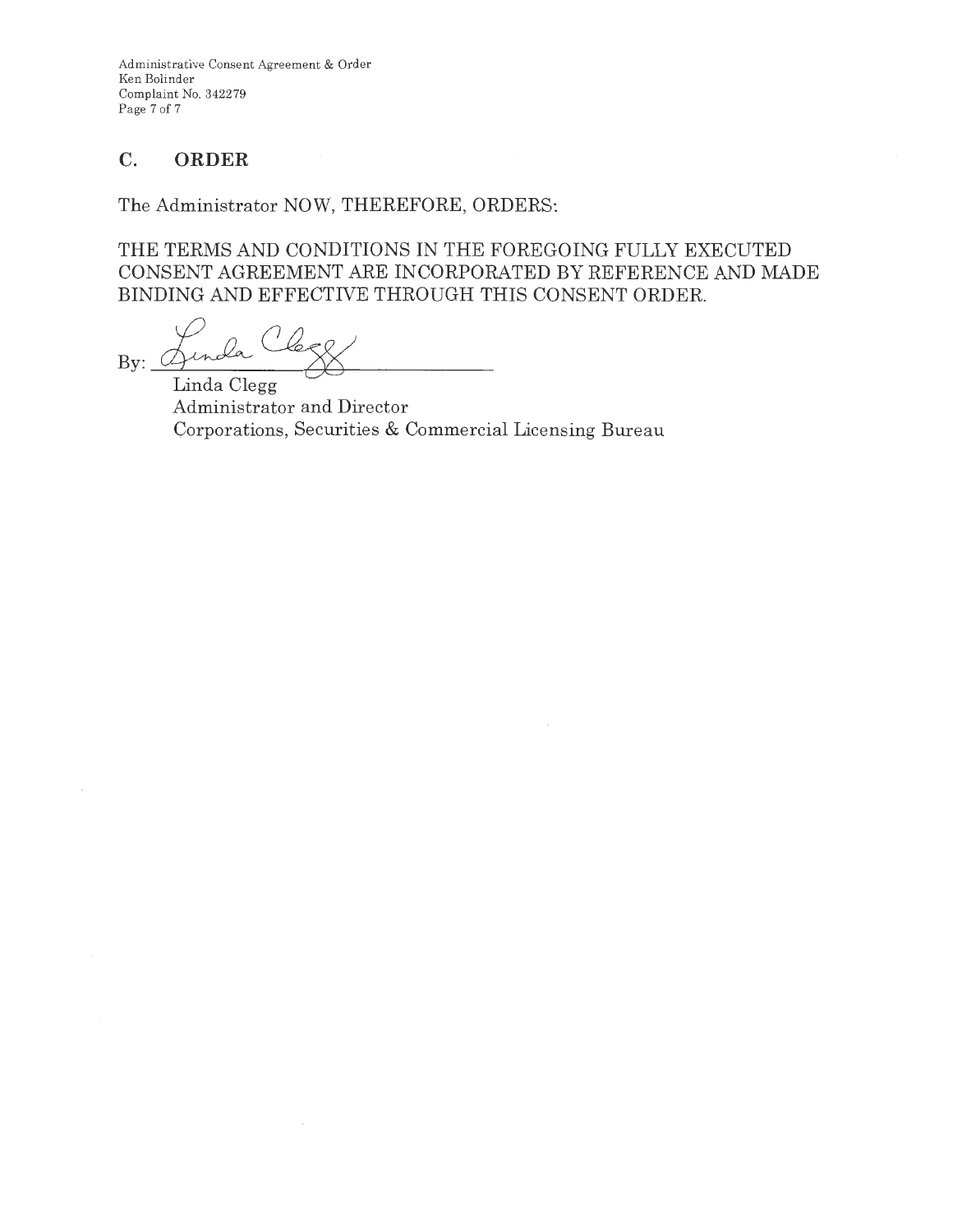#### STATE OF MICHIGAN DEPARTMENT OF LICENSING AND REGULATORY AFFAIRS CORPORATIONS, SECURITIES & COMMERCIAL LICENSING BUREAU

In the Matter of:

Complaint No. 342279

KEN BOLINDER Unregistered

Respondent.

----------------------'/

Issued and entered This 1( day of *~11.1.P\_\_.* , 2020 NOTICE AND ORDER TO CEASE AND DESIST

The Corporations, Securities & Commercial Licensing Bureau ("Administrator"), pursuant to its statutory authority and responsibility to administer and enforce the Michigan Uniform Securities Act (2002), 2008 PA 551, as amended, MCL 451.2101 *et seq* ("Securities Act"), hereby orders Ken Bolinder ("Respondent") to cease and desist from materially aiding in violations of section 301 of the Securities Act, MCL 451.2301, by Mintage Mining, LLC (Exhibit 1) and BC Holdings and Investments, LLC (Exhibit 2). Respondent is also notified of the opportunity to request a hearing in this matter.

## **I. BACKGROUND**

## **A. The Respondent**

1. Ken Bolinder is an individual with a last known address in the state of Utah. Respondent is not registered in any capacity under the Securities Act in Michigan.

## **B. Findings of Fact**

- 1. The Administrator's staff conducted an investigation of Respondent's activities under the Securities Act.
- 2. The investigation developed evidence that Mintage Mining, LLC and BC Holdings and Investments, LLC offered and sold unregistered securities to Michigan resident JL. (See Exhibits 1 and 2).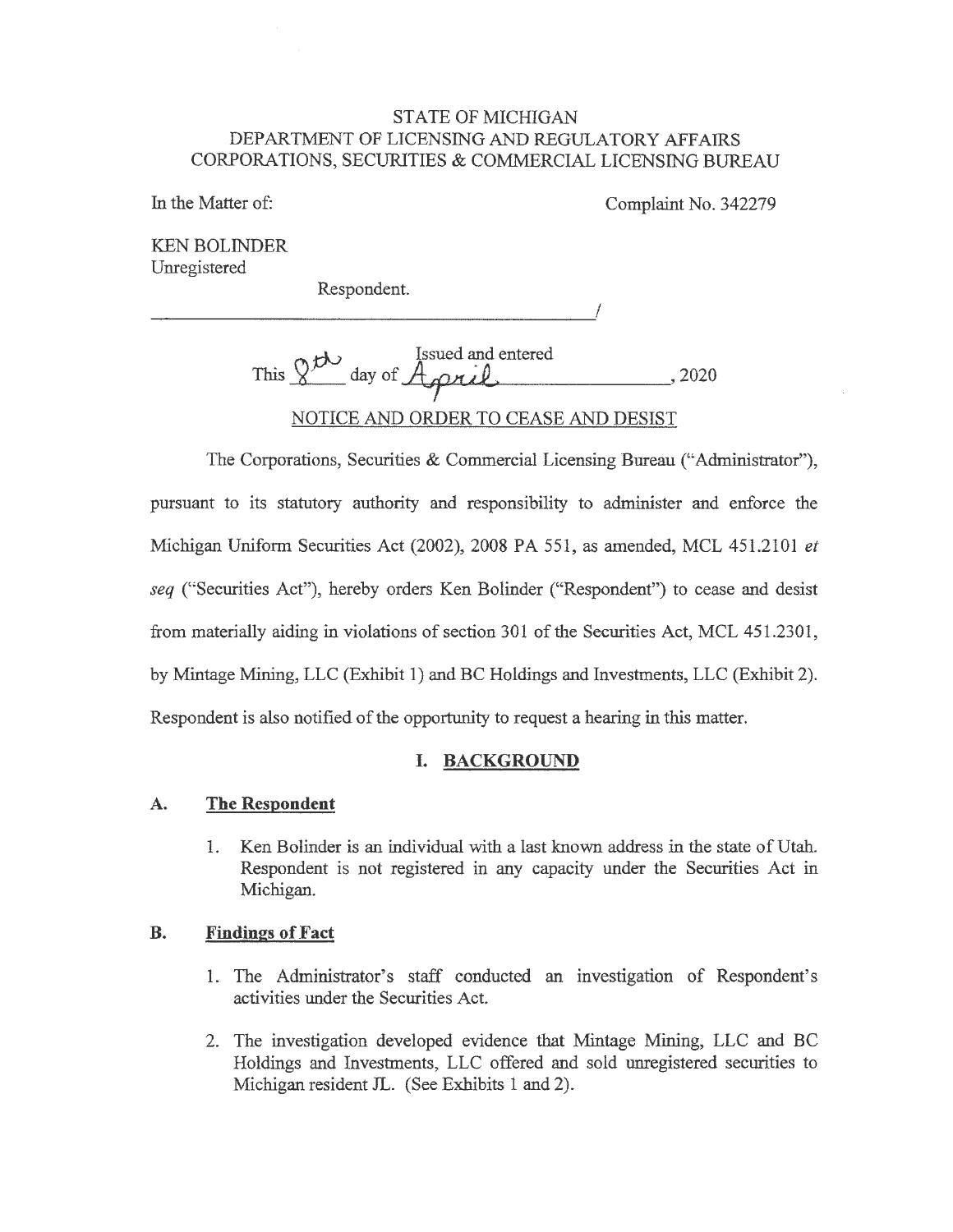3. Respondent materially aided in the offer and sale of securities to JL by Mintage Mining, LLC and BC Holdings and Investments, LLC when he participated in a conference call regarding the investments with investor JL and by otherwise publicly marketed the securities in videos published on the internet.

## II. **RELEVANT STATUTORY PROVISIONS**

1. Section 301 of the Securities Act, MCL 451.2301, states:

A person shall not offer or sell a security in this state unless 1 or more of the following are met:

(a) The security is a federal covered security.

(b) The security, transaction, or offer is exempted from registration under section 201 to 203.

( c) The security is registered under this act.

2. Section 604(1) of the Securities Act, MCL 451.2604(1), states in part:

If the administrator determines that a person has engaged, is engaging, or is about to engage in an act, practice, or course of business constituting a violation of this act or a rule adopted or order issued under this act, *or that a person has materially aided, is materially aiding, or is about to materially aid an act, practice, or course of business constituting a violation of this act; or a rule adopted or order issued under this act,* the administrator may do I or more of the following:

(a) Issue an order directing the person to cease and desist from engaging in the act, practice, or course of business or to take other action necessary or appropriate to comply with this act... *(Emphasis* added).

## III. **CONCLUSIONS OF LAW**

I. Respondent Ken Bolinder materially aided Mintage Mining, LLC and BC Holdings and Investments, LLC to offer and sell unregistered, non-exempt securities (Exhibits I and 2), in violation of section 301 of the Securities Act, MCL 451.2301, and thereby materially aided in those violations of section 301 of the Securities Act, MCL 451.2301.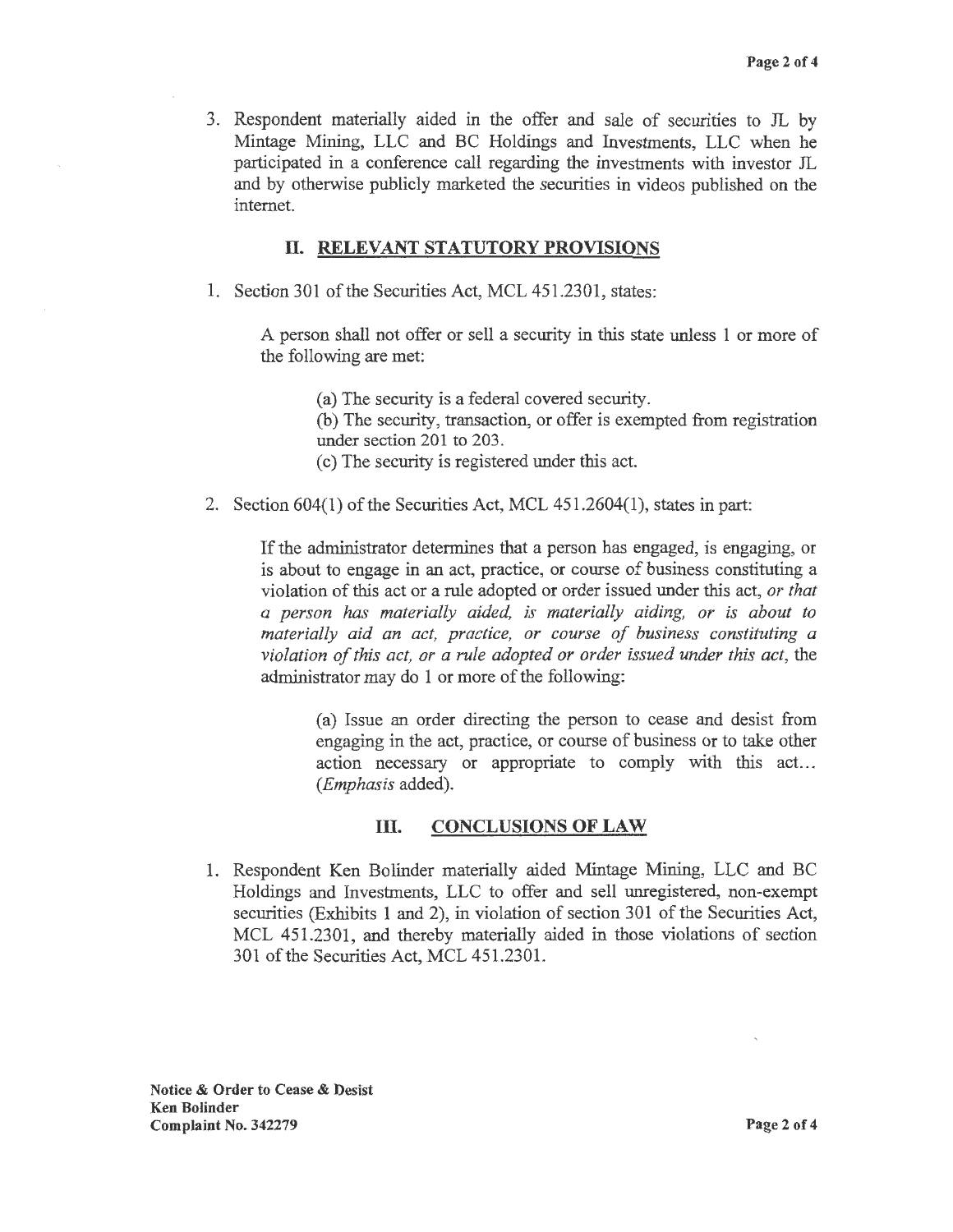## IV. **ORDER**

IT IS THEREFORE ORDERED, pursuant to section 604 of the Securities Act, MCL 451.2604, that:

- A. Respondent shall immediately CEASE AND DESIST from materially aiding the offer and sale of unregistered, non-exempt securities, contrary to the Securities Act
- B. Pursuant to section 604(2) of the Securities Act, this Notice and Order to Cease and Desist is IMMEDIATELY EFFECTIVE.
- C. In a Final Order, the Administrator, under section 604(4) of the Securities Act, MCL 451.2604(4), intends to impose a civil fine of \$20,000.00 against Respondent. This Notice and Order to Cease and Desist may become final pursuant to Section VI, below.
- D. Pursuant to section 508 of the Securities Act, MCL 451.2508, a person that willfully violates the Securities Act, or an order issued under the Securities Act, is guilty of a felony punishable by imprisonment for not more than 10 years or a fine of not more than \$500,000.00 for each violation, or both. An individual convicted of violating a rule or order under this act may be fined, but shall not be imprisoned, if the individual did not have knowledge of the rule or order.

## **V. NOTICE OF OPPORTUNITY FOR HEARING**

Section 604 of the Securities Act, MCL 451.2604, provides that Respondent has 30 days beginning with the first day after the date of service of this Notice and Order to Cease and Desist to submit a written request to the Administrator asking that this matter be scheduled for a hearing. If the Administrator receives a written request in a timely manner, the Administrator shall schedule a hearing within 15 days after receipt of the request. The written request for a hearing must be addressed to:

> Corporations, Securities & Commercial Licensing Bureau Regulatory Compliance Division P.O. Box 30018 Lansing, MI 48909

#### **VI. ORDER FINAL ABSENT HEARING REQUEST**

A. Under section 604 of the Securities Act, MCL 451.2604, the Respondent's failure to submit a written request for a hearing to the Administrator within 30 days after the service date of this **NOTICE AND ORDER TO CEASE AND DESIST** shall result in this order becoming a **FINAL ORDER** by operation of law. The **FINAL** 

**Notice** & **Order to Cease** & **Desist Ken Bolinder Complaint No. 342279 Page3 of4**